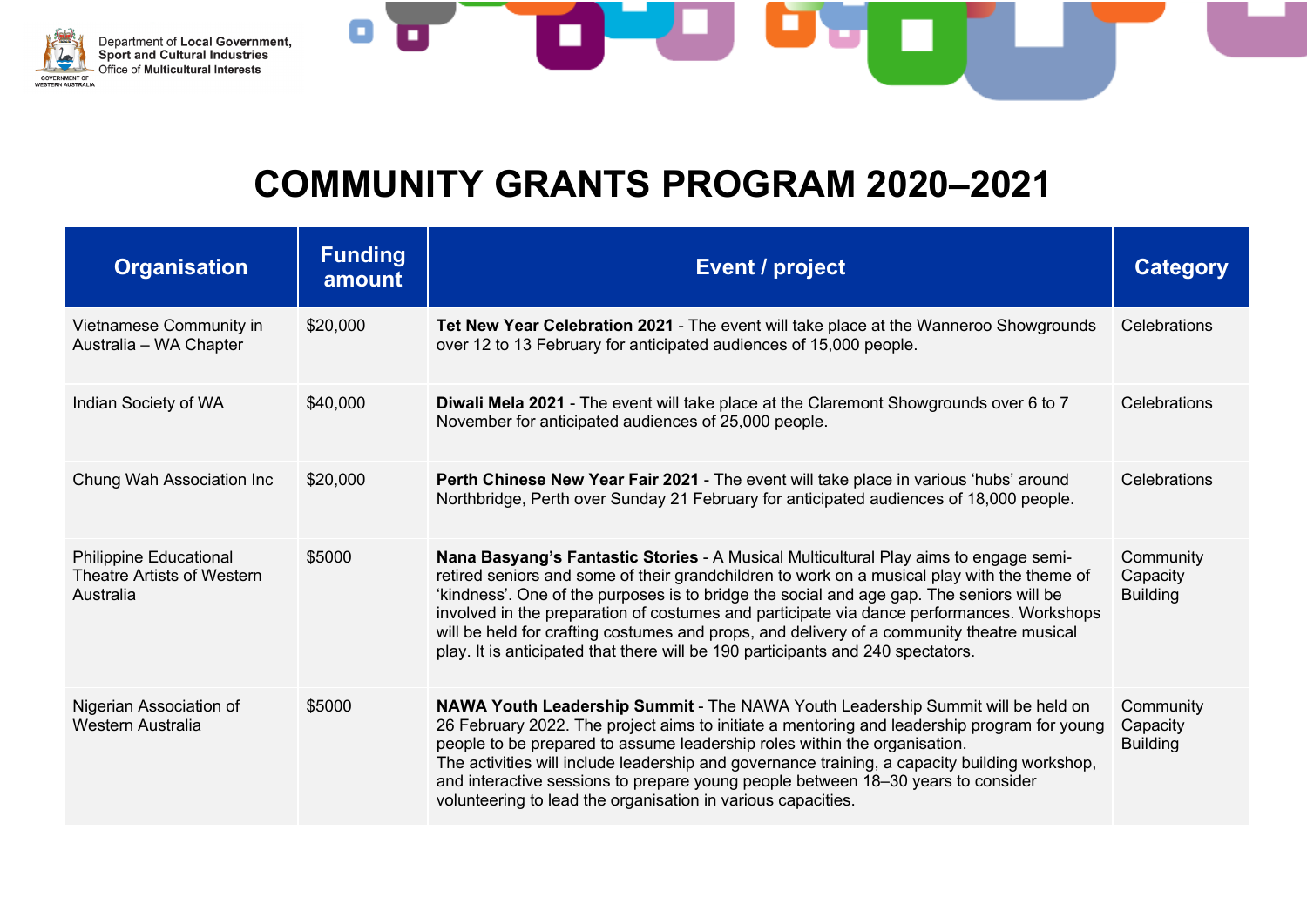



| <b>Organisation</b>                                         | <b>Funding</b><br>amount | <b>Event / project</b>                                                                                                                                                                                                                                                                                                                                                                                                                                                                                                                                                                                                                             | <b>Category</b>                          |
|-------------------------------------------------------------|--------------------------|----------------------------------------------------------------------------------------------------------------------------------------------------------------------------------------------------------------------------------------------------------------------------------------------------------------------------------------------------------------------------------------------------------------------------------------------------------------------------------------------------------------------------------------------------------------------------------------------------------------------------------------------------|------------------------------------------|
| <b>Multicultural Talent Academy</b><br>Inc.                 | \$5000                   | International Youth Forum 2021 - The International Youth Forum 2021 is a unique<br>opportunity to demonstrate interconnectedness between young people in the Russian and<br>Jewish communities, participating in a series of workshops promoting wellbeing, healthy<br>lifestyles and supporting mental health, including various physical activities, such as pilates,<br>grass soccer and fencing. The young people, and their families, will have an opportunity to<br>make new friends and develop new relationships. The activities will take place during two<br>days over a weekend with approximately 250 participants and 140 spectators. | Community<br>Capacity<br><b>Building</b> |
| <b>Korean Traditional Culture</b><br>and Arts Community Inc | \$5000                   | 2021 Korean Art Recovery for our Koreans in WA - The project aims to engage the<br>Korean community with workshops on traditional art and cultural activities—seeking to build<br>skills that have been lost to younger generations. The activities will predominately take place<br>at Michelle Oh Dance Studio, Willetton and include Korean traditional dance workshops and<br>instrumental workshops for adults and children. There will be approximately 60 participants.<br>The project will lead to the 60th celebration of Korea-Australia diplomatic relations in<br>November 2021.                                                       | Community<br>Capacity<br><b>Building</b> |
| Friends of Mongolia                                         | \$4960                   | Connection and Opportunities during COVID - The Connection and Opportunities during<br>COVID project will be delivered between July and October 2021 by six volunteers. The<br>community is seeking to address challenges that have emerged as part of the pandemic,<br>including reduced social engagement/isolation, stress management skills, employment and<br>career opportunities. Three workshops will be held: 'Parenting between Cultures' presented<br>by Relationships Australia; 'Connection and Opportunities' presented by Multicultural<br>Services Centre of WA; and 'Personal Development' presented by Relationships Australia.  | Community<br>Capacity<br><b>Building</b> |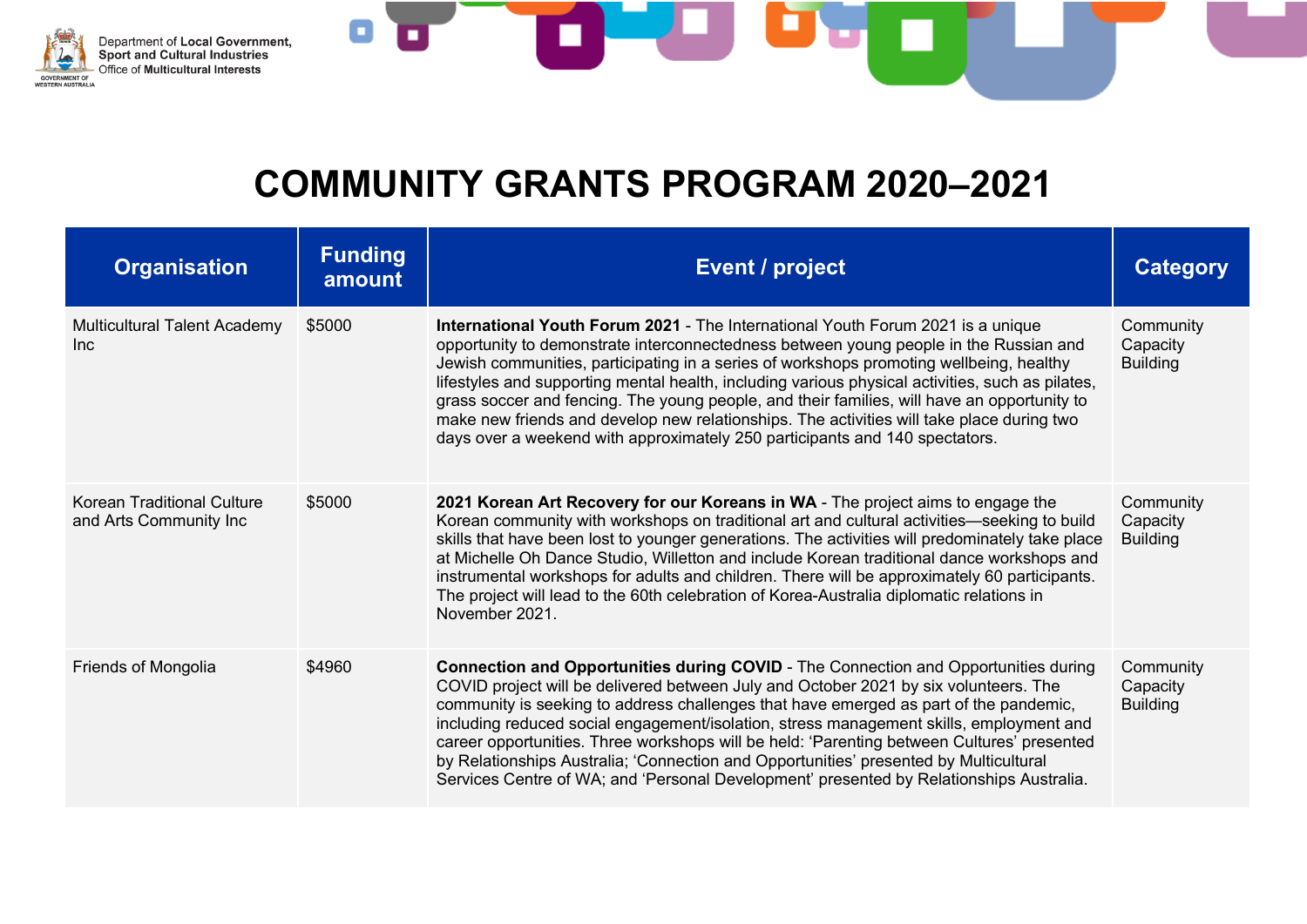



| <b>Organisation</b>                                      | <b>Funding</b><br>amount | Event / project                                                                                                                                                                                                                                                                                                                                                                                                                                                                                                                   | Category                                 |
|----------------------------------------------------------|--------------------------|-----------------------------------------------------------------------------------------------------------------------------------------------------------------------------------------------------------------------------------------------------------------------------------------------------------------------------------------------------------------------------------------------------------------------------------------------------------------------------------------------------------------------------------|------------------------------------------|
| Australian Asian Association<br>of Western Australia Inc | \$4975                   | Triple A Wellness Program for CaLD Women - The Triple A Wellness Program for CaLD<br>Women will be held in the Agonis Centre in the City of Gosnells from June to December<br>2021. The program seeks to empower women through swimming and related wellness<br>activities. Additionally, it aims to facilitate participation in broader Australian society. The<br>target group includes 30-40 women aged between 35-65 years from the suburbs of<br>Gosnells, Thornlie, Maddington, Kenwick, Beckenham, Langford and Kelmscott. | Community<br>Capacity<br><b>Building</b> |
| Al Mustafa Association                                   | \$4662                   | Multicultural Community Celebration - The Al Mustafa Association organises activities for<br>members of the Iraqi, Sudanese, Syrian and Eritrean communities. The Multicultural<br>Community Celebration will be held on 29 October 2021 at the Alexander Heights<br>Community Centre. The free family friendly event aims to showcase Arab culture through<br>dance, art, music and food, and connect different communities with one another. There will<br>be 40 participants and 175 spectators are expected.                  | Community<br>Capacity<br><b>Building</b> |
| South West Indian Group Inc<br>(SWIG)                    | \$5000                   | Bunbury Diwali Festival of Lights 2021 - The Bunbury Diwali Festival of Lights will be held<br>on 13 November at the Bunbury Italian Club. It will be a colourful celebration of<br>multiculturalism with performances by groups in the region. Local school children and<br>members of the Aboriginal community will also participate. The theme will be BollyWorld<br>2021, representing the cultural diversity and unity in Australia. There will be 100 participants<br>and 500 spectators.                                   | Festivals                                |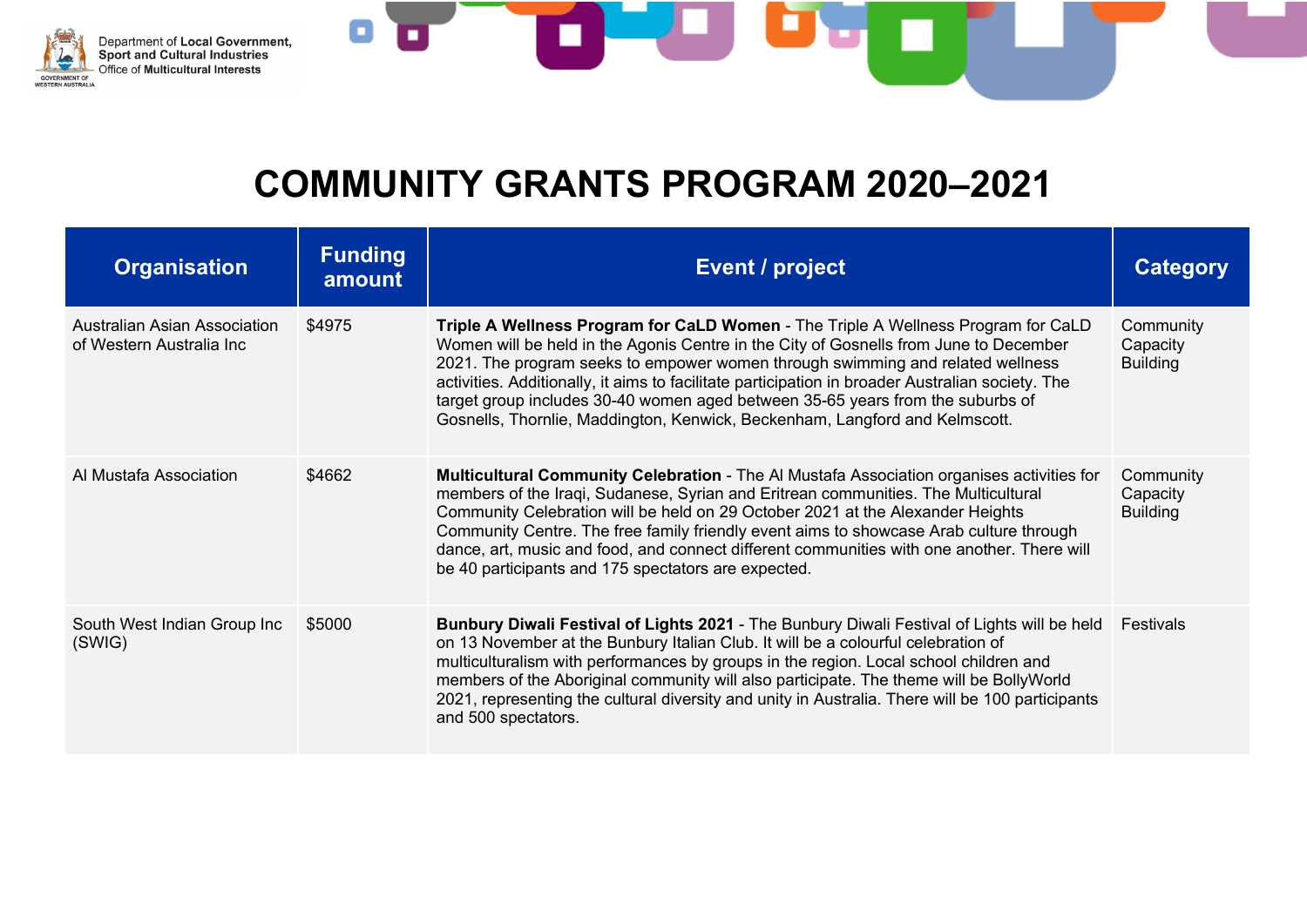



| <b>Organisation</b>                              | <b>Funding</b><br>amount | Event / project                                                                                                                                                                                                                                                                                                                                                                                                                                                                                                                                                                               | Category         |
|--------------------------------------------------|--------------------------|-----------------------------------------------------------------------------------------------------------------------------------------------------------------------------------------------------------------------------------------------------------------------------------------------------------------------------------------------------------------------------------------------------------------------------------------------------------------------------------------------------------------------------------------------------------------------------------------------|------------------|
| Perth Huaxing Arts Group Inc                     | \$5000                   | Huaxing Multicultual Concert 2021 - The Huaxing Multicultural Concert will be a<br>community performance festival held on 8 August 2021 at the Marist Auditorium, Newman<br>College, Churchlands. The free event aims to promote awareness and strengthen<br>connection among diverse communities. The show will feature Chinese culture - through<br>performing arts, including Chinese dance, orchestra and Tai Chi – and performances from<br>other cultures. There will be 150 participants and an expected audience of 450 people.                                                       | Festivals        |
| Nigerian Association of<br>Western Australia     | \$5000                   | Nigerian Cultural Festival 2021 - The Nigerian Cultural Festival will be held on 21 October<br>2021 at the Vasto Club, Balcatta. The event is a cultural fiesta to showcase Nigeria's culture<br>- food, dance, music, fashions - to all Western Australians. There will be 250 participants<br>and an expected audience of 700. The planning and delivery will be undertaken by eight<br>volunteers. The event has received the endorsement of the Igbo Association of WA, the<br>Yoruba Society of WA, the Edo Nigeria Association of WA and the Organisation of African<br>Communities WA. | <b>Festivals</b> |
| Maharashtra Mandal of Perth<br>Western Australia | \$5000                   | Ganesh Festival 2021 - The Ganesh Chaturthi (Ganesh Festival) will be held on 18-19<br>September 2021 at the Vasto Club, Balcatta. The festival will feature cultural activities such<br>as singing, theatre, folk dances including performances by children, drawing and art<br>competitions, fancy dress competition, musical performances and food. There will be 110<br>participants and an expected audience of 1500, including members of other communities,<br>originating from South and South-east Asia.                                                                             | <b>Festivals</b> |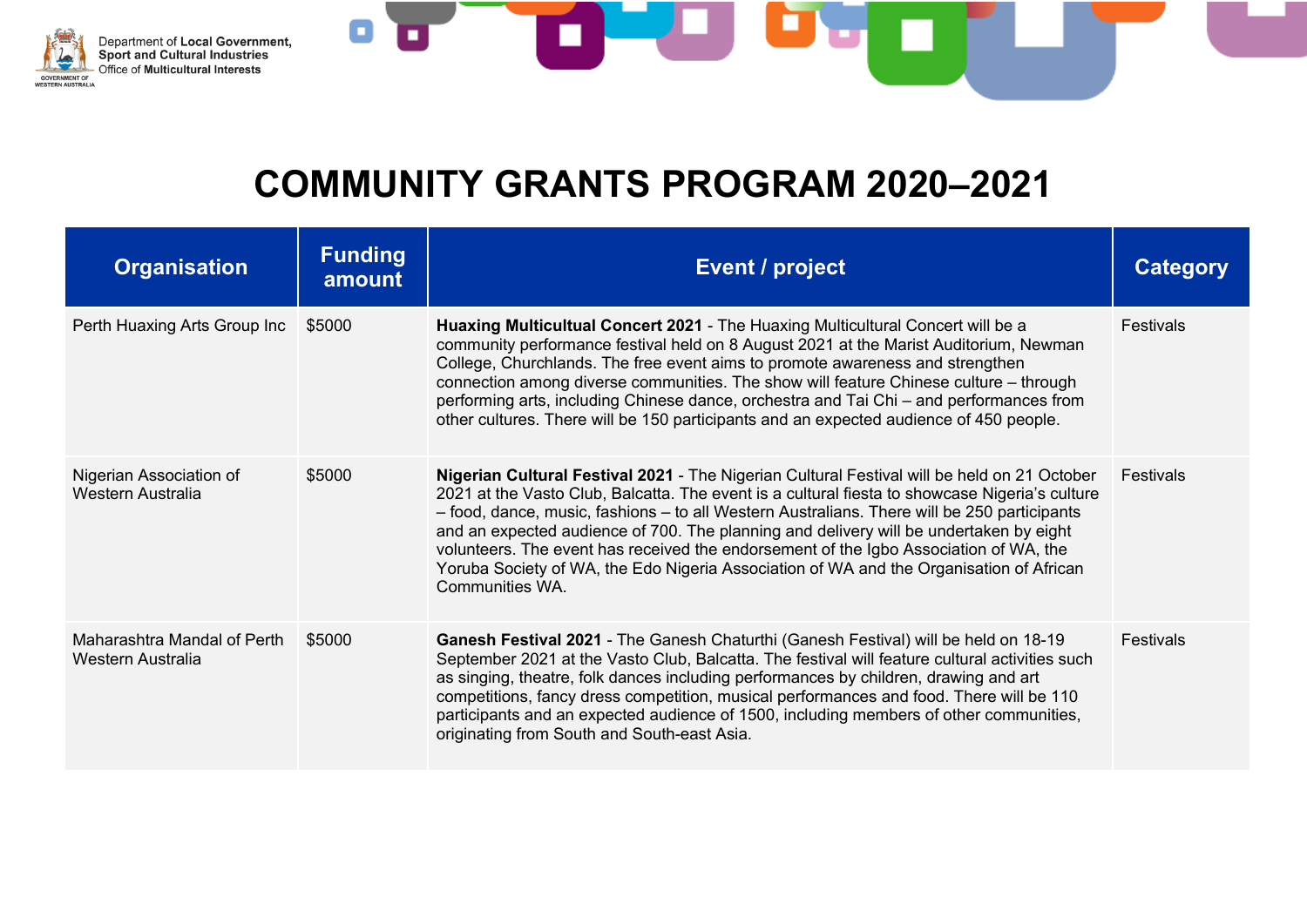



| <b>Organisation</b>                                              | <b>Funding</b><br>amount | <b>Event / project</b>                                                                                                                                                                                                                                                                                                                                                                                                                                                                                                                                                                                                                                                                                                                                                                                                                                                                                                                                                                                                  | <b>Category</b>       |
|------------------------------------------------------------------|--------------------------|-------------------------------------------------------------------------------------------------------------------------------------------------------------------------------------------------------------------------------------------------------------------------------------------------------------------------------------------------------------------------------------------------------------------------------------------------------------------------------------------------------------------------------------------------------------------------------------------------------------------------------------------------------------------------------------------------------------------------------------------------------------------------------------------------------------------------------------------------------------------------------------------------------------------------------------------------------------------------------------------------------------------------|-----------------------|
| Australian Arab Association<br><b>Inc</b>                        | \$5000                   | <b>Multicultural Eid Al-Adha Carnival 2021 - The Multicultural Eid Festival will be held on 17</b><br>July 2021 at Burswood Park. The event will target families, with a specific focus on families<br>with an Arabic background. The festival will include rides and games for all ages, general<br>stalls with Arabic and non-Arabic goods, a range of food vans, and performances from<br>different Arab cultures. There will be 170 participants and 12,000 spectators are expected.                                                                                                                                                                                                                                                                                                                                                                                                                                                                                                                                | <b>Festivals</b>      |
| Edmund Rice Centre WA Inc.                                       | \$5000                   | <b>Mirrabooka Celebrating Harmony 2021 - This annual festival celebrating Harmony Week</b><br>will be held on 19 March at the Mirrabooka Square Shopping Centre. The program<br>comprises cultural displays and performances by local artists and school students,<br>interactive activities and entertainment for children, a halal sausage sizzle, and at least 30<br>stalls hosted by service providers, educational and healthcare organisations and other<br>government initiatives.                                                                                                                                                                                                                                                                                                                                                                                                                                                                                                                               | Festivals             |
| <b>Multicultural Services Centre</b><br>of Western Australia Inc | \$50,000                 | Mental Health and Suicide Prevention - The Mental Health and Suicide Prevention project<br>aims to first reduce stigma as a barrier to mental health service, and second to reduce self-<br>harm and prevent suicides in CaLD communities. The year-long project will begin a strategic<br>process to develop support from within communities through information and skills<br>development. Project activities will be 10-12 workshops on stigma reductions and self-harm<br>and suicide prevention, which will be facilitated by a qualified social worker, psychologist and<br>mental health practitioner. There will be a survey to assess the impact of COVID-19 safety<br>measures on mental health and adaptation to the 'new normal'. There will also be provision<br>for individual counselling sessions. There will be 400 participants from various communities,<br>including Karen, Chin and other groups from Myanmar, from Afghanistan, the Middle East,<br>Africa, Europe and South and South East Asia. | Strategic<br>Projects |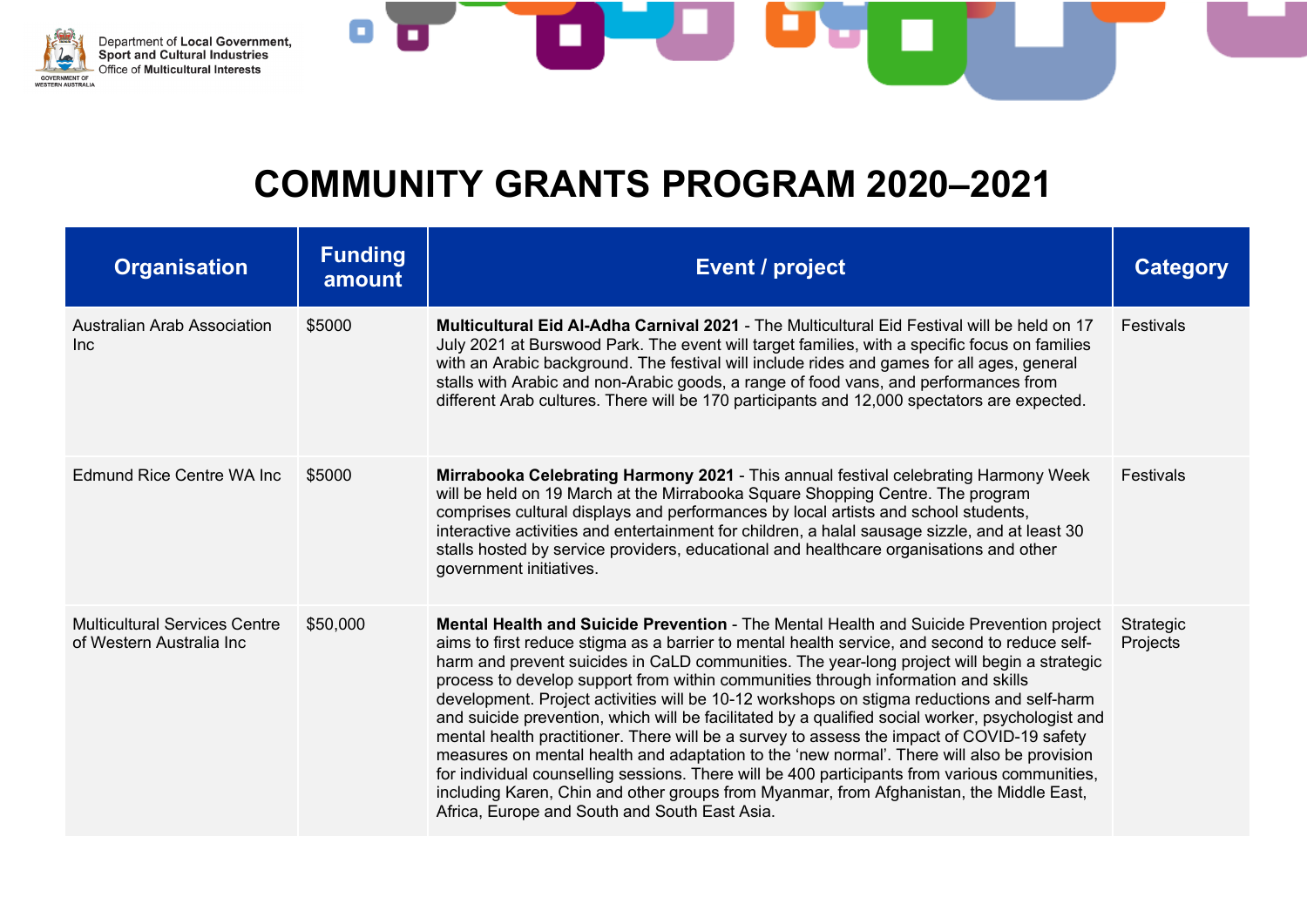



| <b>Organisation</b>                                               | <b>Funding</b><br>amount | <b>Event / project</b>                                                                                                                                                                                                                                                                                                                                                                                                                                                                                                                                                                                                                                                                                                                                                                                                                                                                                                                                                                                                                        | <b>Category</b>       |
|-------------------------------------------------------------------|--------------------------|-----------------------------------------------------------------------------------------------------------------------------------------------------------------------------------------------------------------------------------------------------------------------------------------------------------------------------------------------------------------------------------------------------------------------------------------------------------------------------------------------------------------------------------------------------------------------------------------------------------------------------------------------------------------------------------------------------------------------------------------------------------------------------------------------------------------------------------------------------------------------------------------------------------------------------------------------------------------------------------------------------------------------------------------------|-----------------------|
| <b>Ishar Multicultural Women's</b><br><b>Health Services Inc.</b> | \$50,000                 | Neighbourhood Mothers Gosnells - The Neighbourhood Mothers Gosnells project will<br>focus on supporting newly arrived mothers and children under 12 years of age. The mothers<br>will engage in educational workshops and learn a variety of skills through culturally sensitive<br>educational workshops, on topics such as parenting and communication, women's health,<br>cervical and breast screening, and navigating and accessing mainstream support services.<br>At the same time, a creche will be run by bilingual workers, allowing for better<br>communication between workers and children, and provide evidence based educational<br>activities, such as Rhyme Time, storytelling and other activities. There will be 40 weekly<br>sessions during school terms for one year. Each session will have two bilingual support<br>workers in attendance and one bilingual creche worker. There will be 20 mothers and 10-15<br>children attending weekly. The project will be delivered between September 2021 and<br>October 2022. | Strategic<br>Projects |
| Australian Arab Association<br><b>Inc</b>                         | \$46,286                 | <b>Creative Minds</b> - The Creative Minds project focuses on health, well-being and family and<br>domestic violence prevention. It entails a series of interactive information sessions on topics<br>such as family and domestic violence awareness, empowering women, mental health, legal<br>rights, completing registration forms, cyber security, accessing health services and<br>maintaining health and well-being. Participants will be engaged through several types of<br>activities, such as sewing workshops and wellness courses for women; dealing with bullying<br>workshops for parents and young people; and conversation circles for men on topics such<br>as separation, depression, gambling; and conversation circles for healthy living activities for<br>young people. Project delivery will be between June 2021 and January 2022. There will be<br>493 participants of various ages from the Arabic speaking community.                                                                                              | Strategic<br>Projects |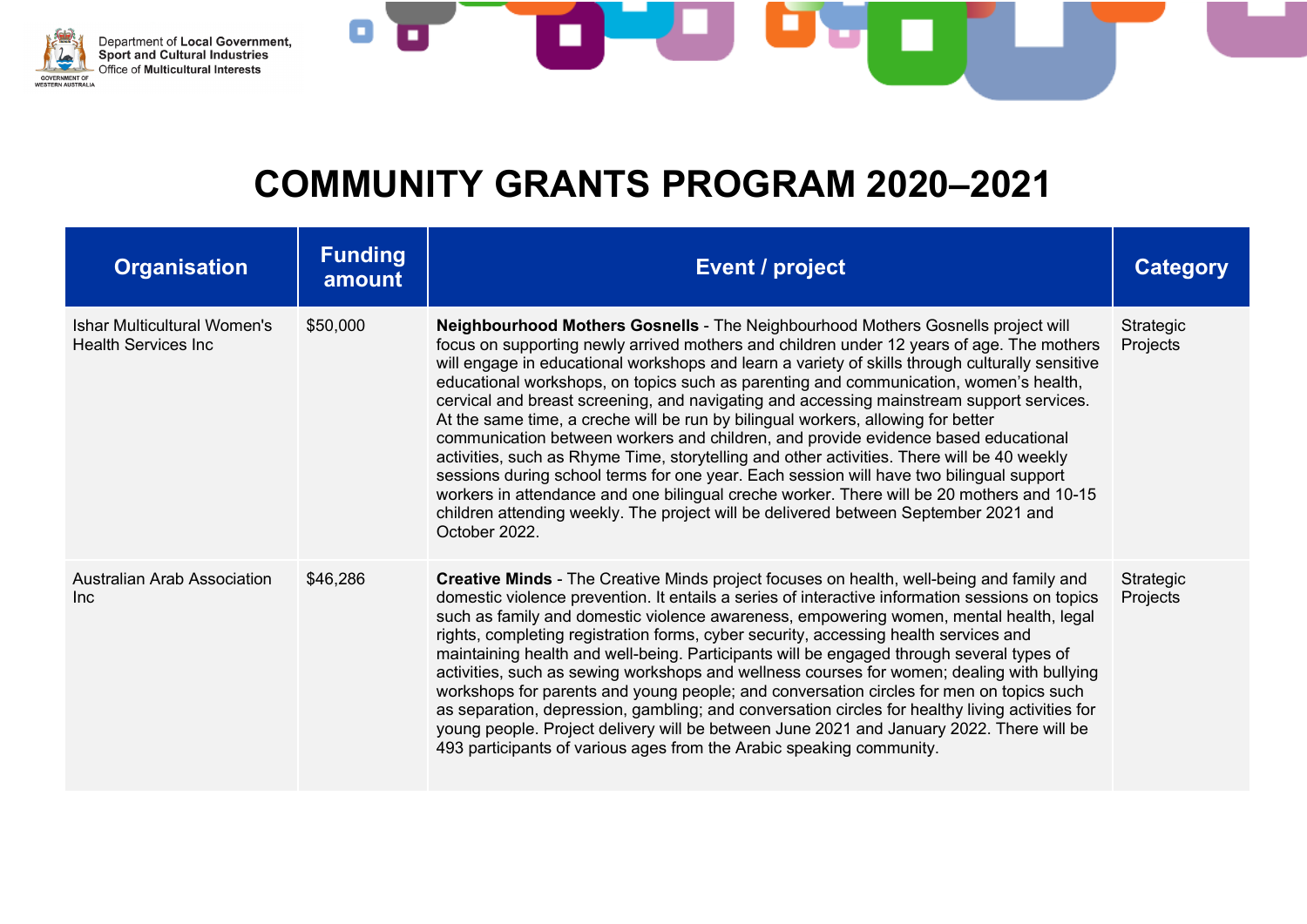



| <b>Organisation</b>                                                          | <b>Funding</b><br>amount | <b>Event / project</b>                                                                                                                                                                                                                                                                                                                                                                                                                                                                                                                                                                                                                                                                                                                                                                                    | Category              |
|------------------------------------------------------------------------------|--------------------------|-----------------------------------------------------------------------------------------------------------------------------------------------------------------------------------------------------------------------------------------------------------------------------------------------------------------------------------------------------------------------------------------------------------------------------------------------------------------------------------------------------------------------------------------------------------------------------------------------------------------------------------------------------------------------------------------------------------------------------------------------------------------------------------------------------------|-----------------------|
| Association for Services to<br><b>Torture and Trauma</b><br><b>Survivors</b> | \$50,000                 | We Women Leading Us - The We Women Leading Us project provides participants with<br>opportunities to challenge their trauma memories and traditional gender stereotypes that<br>hinder their empowerment. The project will be divided into five events: two half day<br>excursions; a leadership workshop; a three-day camp; an international women's day<br>celebration; and an awards ceremony. There will be 25 participants from a refugee<br>background who have suffered trauma. They will be from a diverse range of cultural<br>backgrounds, including Afghan, Iranian, Ethiopian, Iraqi, Syrian, Egyptian, Palestinian,<br>Tamil, Chinese, Oromo, Karen and Chin. The project will be delivered between 1 July 2021<br>and 30 July 2022 and most activities will be held at ASeTTS headquarters. | Strategic<br>Projects |
| Perth Indonesian Community<br><b>Inc</b>                                     | \$5000                   | <b>Multicultural Festival and Food Bazaar 2021 - The Perth Indonesian Community and</b><br>Malay Association of WA will present a family-friendly multicultural experience comprising<br>live performances, food stalls and workshop activities on 6 March in Forrest Place, Perth.<br>While the festival centres around Indonesian culture, 18 cultural organisations will participate<br>as performers, vendors and promoters including groups representing Chinese, Polish,<br>Lithuania and Aboriginal communities. The event is expected to be attended by up to 15,000<br>people.                                                                                                                                                                                                                   | Festivals             |
| <b>Bunbury Multicultural Group</b><br><b>Inc</b>                             | \$5000                   | South West Multicultural Festival 2021 - The South West Multicultural Festival is an<br>annual free event held in the centre of Bunbury at the Graham Bricknell Music Shell and<br>Bicentennial Square. The festival is scheduled for 20 February and focuses on promoting<br>multiculturalism, understanding and friendship throughout the Bunbury Geographe area. The<br>event includes 30 food stalls promoting the multicultural theme, information stalls and stands<br>offering assistance to CaLD communities, games and activities specific to different<br>nationalities, vibrant and colourful roaming theatre, and a concert under the stars.                                                                                                                                                  | Festivals             |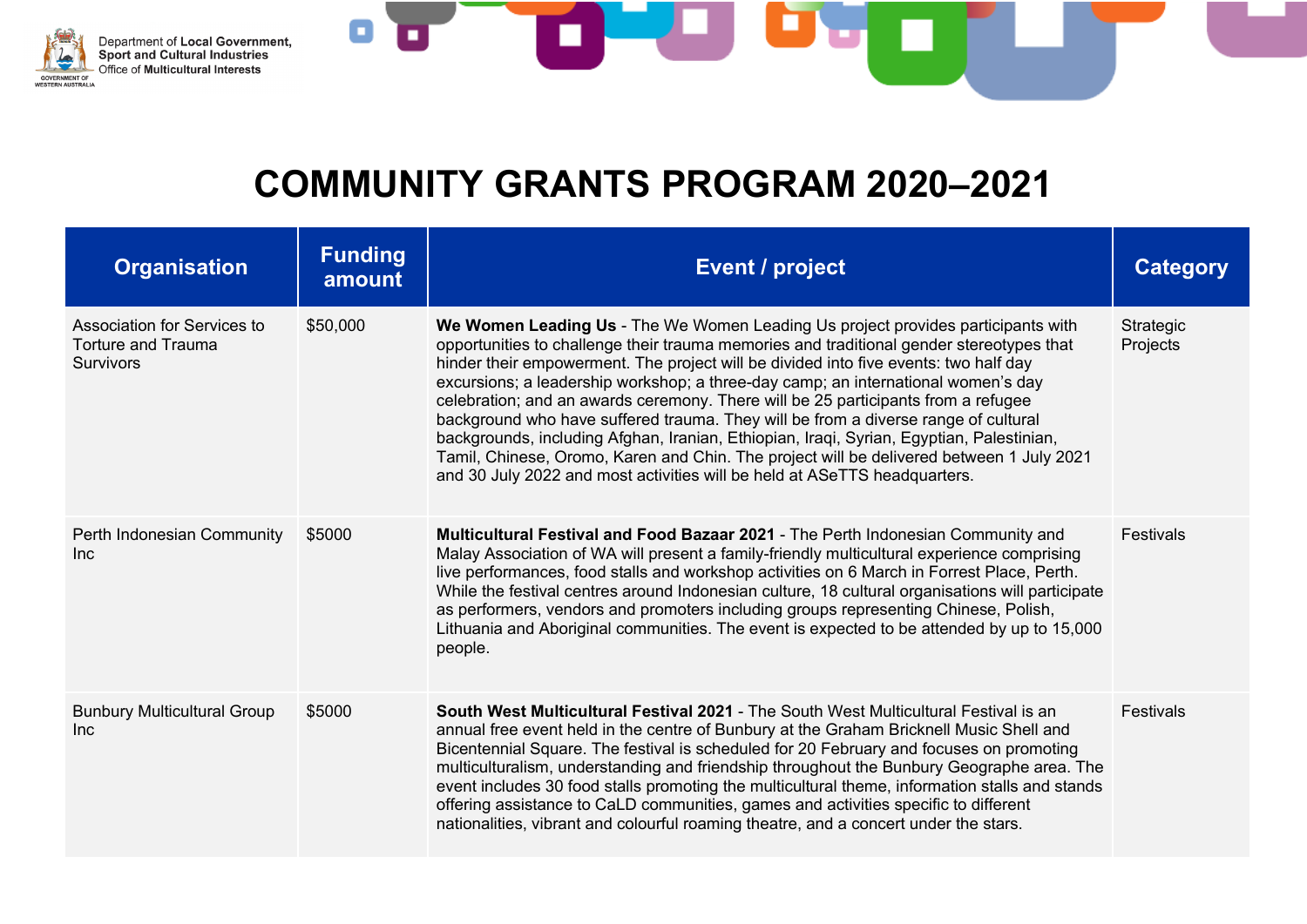



| <b>Organisation</b>                              | <b>Funding</b><br>amount | Event / project                                                                                                                                                                                                                                                                                                                                                                                                                                                                                                       | Category  |
|--------------------------------------------------|--------------------------|-----------------------------------------------------------------------------------------------------------------------------------------------------------------------------------------------------------------------------------------------------------------------------------------------------------------------------------------------------------------------------------------------------------------------------------------------------------------------------------------------------------------------|-----------|
| Organisation of African<br>Communities in WA Inc | \$5,000                  | <b>Jambo Africa 2021</b> - Jambo Africa is the largest annual African festival in WA<br>presenting a diverse array of vibrant African music, dancing, arts, cultural performances<br>and authentic food. The event showcases over 40 African-Australian communities and<br>organisations and is expected to attract up to 20,000 people over two days.<br>Coordination of this year's event will be incorporated into the project management<br>training components of the organisation's various mentoring programs. | Festivals |
| Perth Glendi Greek Festival<br>2021              | \$5000                   | Perth Glendi Greek Festival 2021 - Delivered by a consortium of Greek community<br>associations, the Perth Glendi is a two-day free family-friendly event that offers 'A Taste<br>of Greece in Perth' with a selection of food, main stage performances, arts and crafts,<br>cooking demonstrations and 'Perth's Largest Zorba Dance'. The event is expected to<br>attract at least 10,000 people.                                                                                                                    | Festivals |
| Sri Lankan Cultural Society<br>of WA             | \$5000                   | Heron Park Harmony Festival 2021 - The free family-friendly festival in Harrisdale<br>aims to celebrate the cultural diversity in the area. The event will showcase multicultural<br>dance, art, food and fashion, as well as provide networking opportunities and<br>information on multicultural community and support groups for new migrant families.                                                                                                                                                             | Festivals |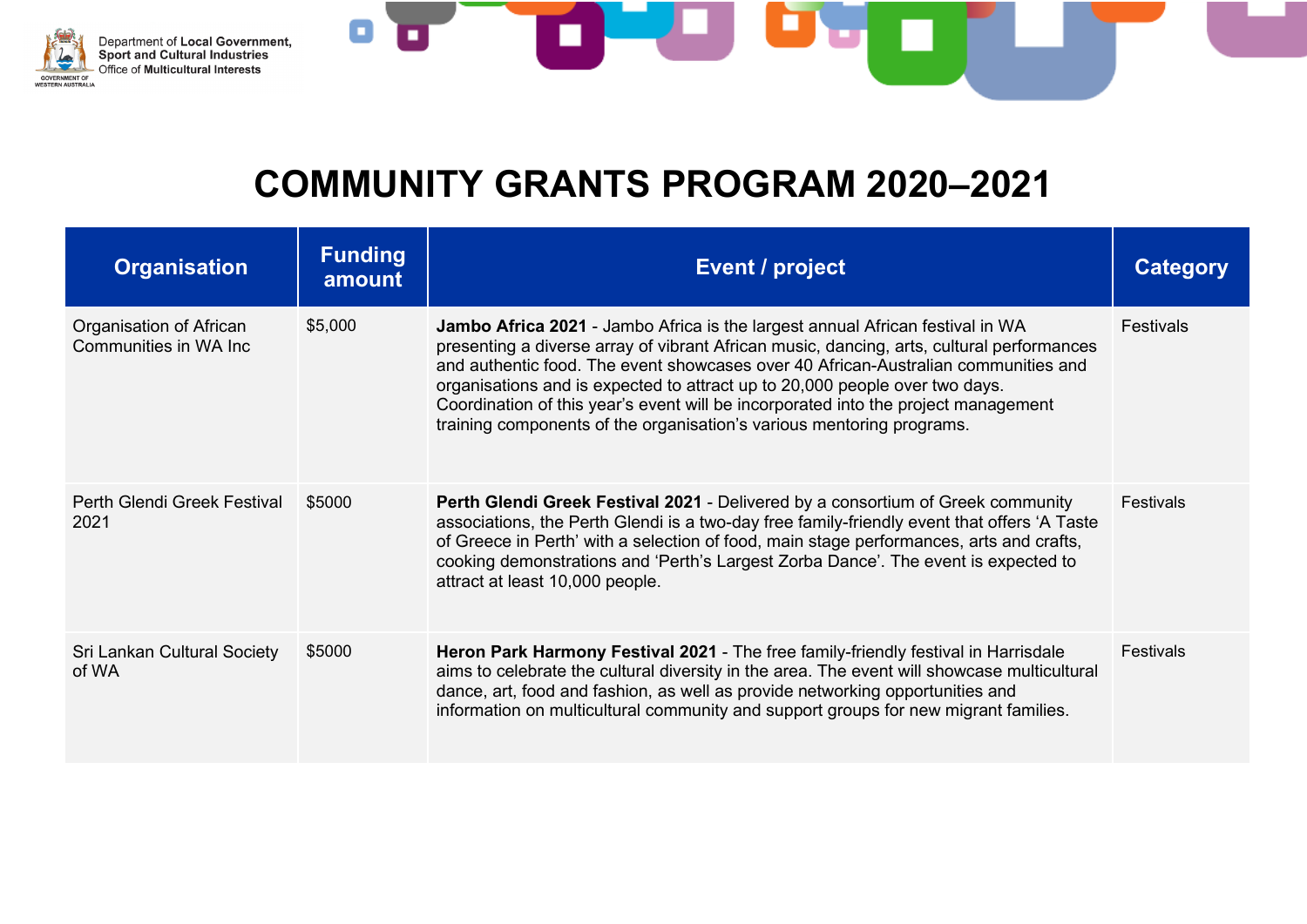



| <b>Organisation</b>                              | <b>Funding</b><br>amount | <b>Event / project</b>                                                                                                                                                                                                                                                                                                                                                                                                                                              | <b>Category</b>  |
|--------------------------------------------------|--------------------------|---------------------------------------------------------------------------------------------------------------------------------------------------------------------------------------------------------------------------------------------------------------------------------------------------------------------------------------------------------------------------------------------------------------------------------------------------------------------|------------------|
| <b>Peel Multicultural</b><br>Association Inc     | \$5000                   | <b>Multicultural Festival of Flowers - Drawing on traditions of the Filipino, Columbian and</b><br>Portuguese communities, the Multicultural Festival of Flowers will be held in Mandurah<br>and involve a floral parade along the Mandurah boardwalk, a program of cultural<br>entertainment in the Mandurah Performing Arts Centre, a series of cultural displays,<br>interactive activities, and a floral Mandala designed by a local artist with the community. | <b>Festivals</b> |
| <b>Australian Arab Association</b><br><b>Inc</b> | \$5000                   | Arab Festival 2021 - This free family-friendly festival to be held at Burswood Park aims<br>to display and celebrate the vibrant cultures and traditions of the 22 Arab nations. The<br>festival will include rides and games for children and young people, stalls and activities<br>showcasing Arabic food and culture, and a program of culturally diverse stage<br>performances.                                                                                | <b>Festivals</b> |
| Japan Festival Inc                               | \$5000                   | Japan Festival Matsuri 2021 - This free annual event aims to showcase contemporary<br>and traditional Japanese culture through a program of stage performances, martial arts<br>demonstrations, Japanese kimono and cosplay parades, information and activity stalls,<br>and at lease 25 food stalls. Now in its seventh year, the event will be held at Elizabeth<br>Quay.                                                                                         | <b>Festivals</b> |
| Sikh Association of WA Inc                       | \$5000                   | Vaisakhi Mela 2021 - This family-friendly festival will be held at the Cannington Civic<br>Park Amphitheatre. It will exhibit the vibrant culture, song and dance of Punjab, with<br>activities for children, Indian cuisine, and a fire-works display finale. The Australian Sikh<br>Heritage Association will have stalls promoting a greater awareness of the shared<br>heritage between Australians and Sikhs.                                                  | <b>Festivals</b> |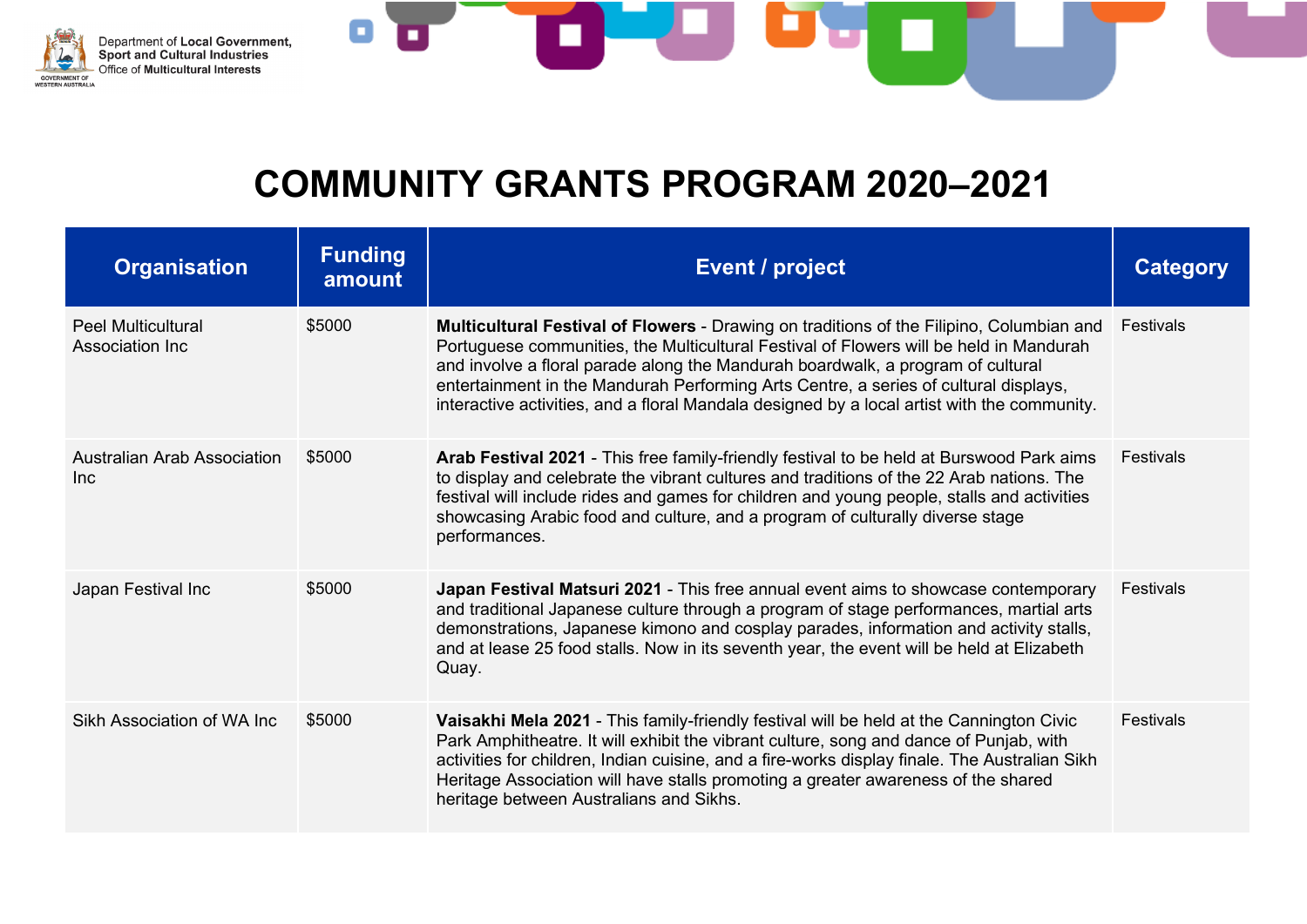



| <b>Organisation</b>                              | <b>Funding</b><br>amount | <b>Event / project</b>                                                                                                                                                                                                                                                                                                                                                                                | Category         |
|--------------------------------------------------|--------------------------|-------------------------------------------------------------------------------------------------------------------------------------------------------------------------------------------------------------------------------------------------------------------------------------------------------------------------------------------------------------------------------------------------------|------------------|
| <b>Australian Arab Association</b><br><b>Inc</b> | \$5000                   | Multicultural Eid al Fitr Carnival 2021 - The family-friendly festival to be held at<br>Burswood Park aims to showcase the diverse traditions of Muslim communities who<br>celebrate Eid. The festival will include a carnival of rides and games for children and<br>young people, stalls and activities showcasing multicultural food and culture, and a<br>program of cultural stage performances. | Festivals        |
| Shire of Katanning                               | \$5000                   | Katanning Harmony Festival 2021 - This annual festival celebrating Harmony Week aims<br>to showcase the cultural diversity of the upper Great Southern Region of WA. The free street<br>event will be held in Clive Street, Katanning and will represent over 45 nationalities in a<br>program including a community parade, stage entertainment, and an international food<br>village.               | <b>Festivals</b> |
| Organisation of African<br>Communities in WA Inc | \$5000                   | WA African Community Awards 2020 - This is an annual event to recognise and celebrate<br>the contributions of African Australians to WA's multiculturalism and community harmony,<br>and is profiled as a satellite event aligned with the Africa Week program.                                                                                                                                       | Sponsorship      |
| Organisation of African<br>Communities in WA Inc | \$5000                   | Africa Day Program 2021 - This will be a week-long program of satellite events held across<br>universities in WA, a sporting event at Olympic Kingsway Sports Club, and a family friendly<br>indoor activity at Olympic Kingsway Sports Club. These events target mainly African<br>Australians, African diaspora, and fellow Western Australians.                                                    | Sponsorship      |